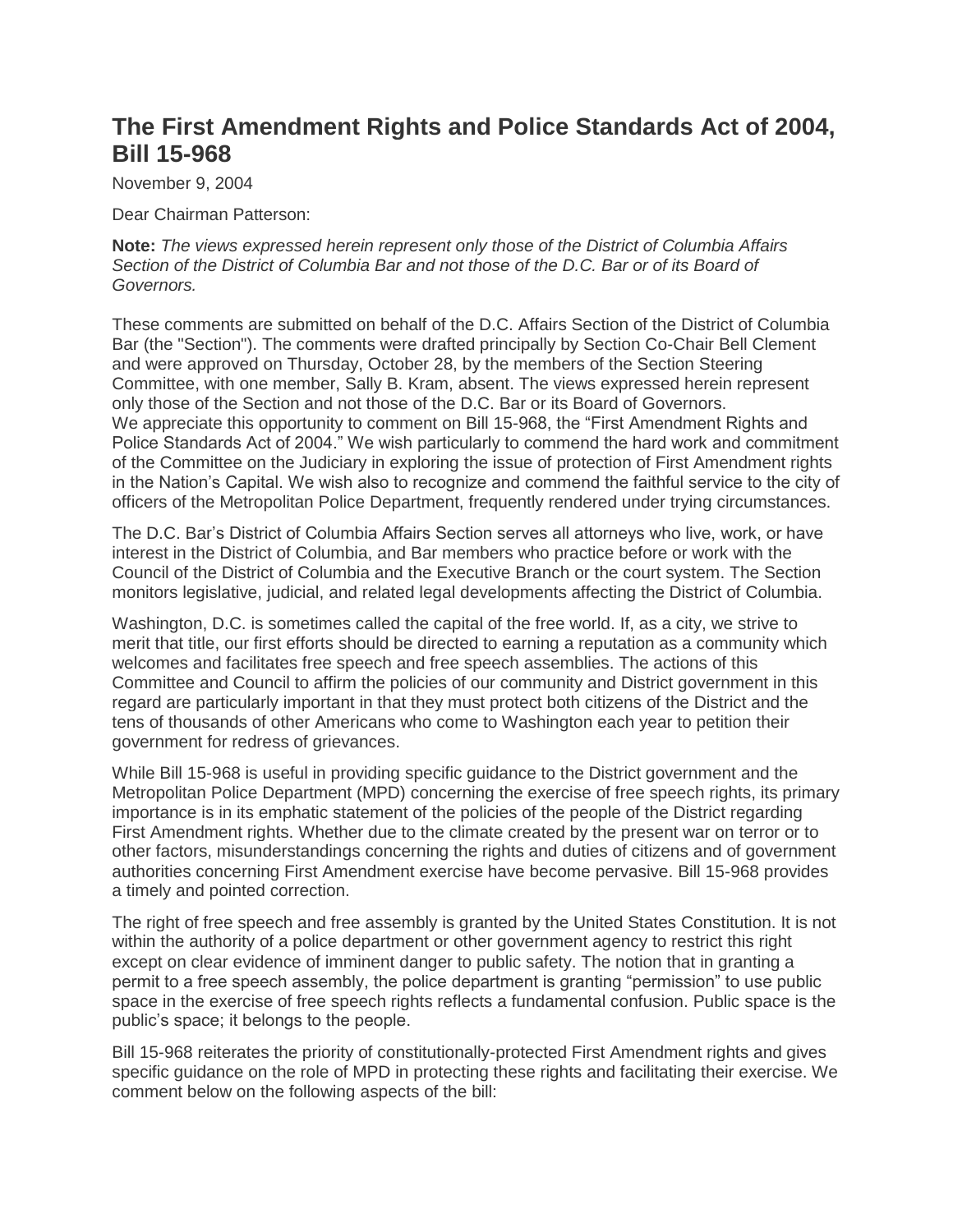(1) procedures for notice to government authorities concerning planned First Amendment assemblies;

(2) government responsibilities in terms of managing those assemblies;

(3) police conduct in making arrests in connection with the exercise of first amendment rights;

(4) police inquiries and investigations which touch upon exercise of first amendment rights;

(5) creation of a private right of action to ensure adequate enforcement of the law; and

(6) need for Council review of proposed regulations implementing the law.

In several instances we are in accord with positions taken before the Committee by the American Civil Liberties Union – National Capital Area (ACLU-NCA); page references are to the ACLU testimony of October 7, 2004.

# **1. Procedures for Notice to the District of Planned First Amendment Assemblies**

First Amendment assemblies often involve some disruption of day-to-day police department process. While these disruptions can and should be minimized consistent with the exercise of First Amendment rights, the procedures required by Bill 15-968 make clear that priority is to be given not to minimizing MPD inconvenience but rather to facilitating the widest range of free speech exercise possible consistent with public safety.

# **1.1. Scope of Notice Requirement**

The First Amendment shields citizens from any requirement that they provide the government with advance notice of their intent to exercise free speech or free assembly rights. We support §106(f)(1)(C), which emphasizes that MPD is without authority "to issue an order to disperse or arrest assembly participants based solely on the fact that the assembly does not have a permit." In addition, we join with the ACLU-NCA in supporting a new § 105 (j) which underscores District recognition of the constitutional protection accorded the right "to assemble or parade without a permit on a District street, sidewalk, or other public way, or in a District Park." (ACLU-NCA at p. 7)

# **1.2. Process Nomenclature**

As recognized in § 105(a), the purpose of permitting provisions is to provide city authorities the information they need in order to facilitate the free speech assembly. Because calling this a "permitting" process has promoted the misunderstanding that MPD has authority to grant or withhold "permission" to first amendment assemblies, we recommend that Bill 15-968 be amended to rename this a "notice" process. The applicant files "notice" of a planned first amendment assembly with MPD, and MPD responds by issuing a First Amendment Assembly "plan."

# **1.3. Processing Timetable**

Proposed § 105 grants MPD 30 days for review of First Amendment assembly "permit applications," substantially longer than the present five-day requirement. The thirty-day period is not reasonably necessary to allow adequate processing by MPD and it unduly complicates the efforts of assembly planners to coordinate orderly, large-scale events. The two-phased timetable proposed by the ACLU should be substituted. This timetable first provides event organizers, within ten days, an appealable response from MPD of denial, provisional acceptance, or acceptance of the assembly plan. It also ensures

(i) that event planners who have filed notice well in advance are able to confirm their proposed arrangement with MPD well before the event;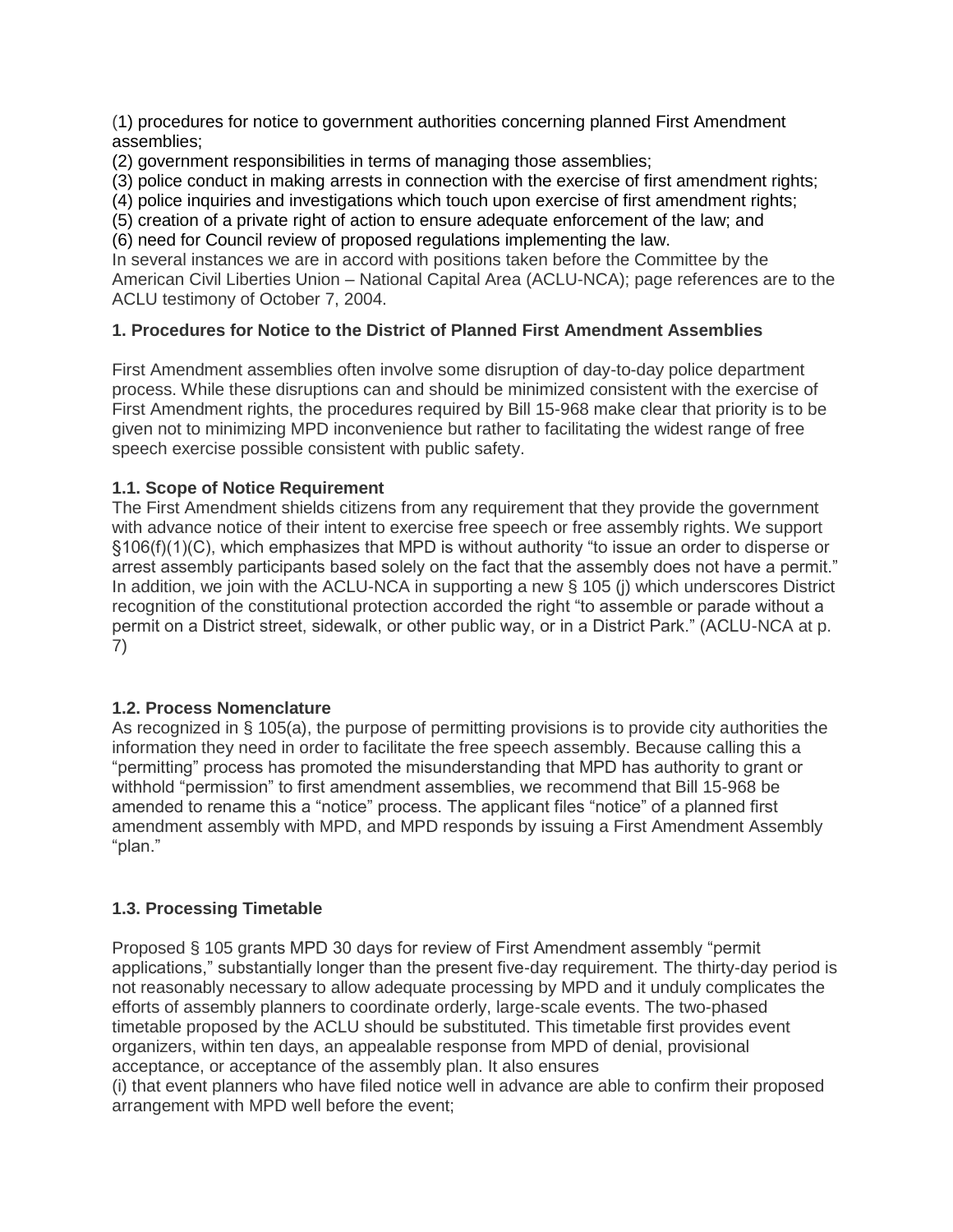(ii) that changes to confirmed plans proposed by MPD may be challenged as overly restrictive by event organizers in court; and

(iii) that MPD is not empowered to prevent a First Amendment Assembly purely on grounds that it received late notice (or no notice at all). (ACLU-NCA at 7 ff.)

# **1.4. "Time, Place, and Manner" Restrictions**

We strongly support the recognition, given in the § 103 statement of District policy on First Amendment assemblies and the further guidance provided in § 107, that the District must facilitate First Amendment assemblies "near the object of their protest." The restriction of free speech activities to so-called "Free Speech Zones," used at both the Republican and the Democratic National Conventions this past summer, is not consistent with First Amendment guarantees. The object of speech is communication. To deny a First Amendment assembly access to the object of its protest is to deny the free speech right. Creation of Orwellian "Free Speech Zones" ignores the constitutional truth, referred to by several of the Committee's witnesses, that Washington, D.C. is itself a "Free Speech Zone."

## **2. Police Department Facilitation of First Amendment Assemblies**

"Orderliness" is not particularly a characteristic of democratic societies nor of the exercise of free speech. First Amendment exercise can and should be consistent with public safety, but toleration of some disorder is also required. The proper role of police in maintaining this balance is neither to prevent nor to restrict unduly First Amendment assemblies but rather to protect participants and to harmonize free speech activities with the requirements of the day-to-day flows of the city.

We strongly support the guidance provided by the legislation that, where there exists grounds for dispersal of an assembly, that adequate announcements and dispersal routes are provided.

# **2.1. Minimize Conflict**

Violence associated with First Amendment assemblies is always unfortunate; it is particularly unfortunate if initiated by police officers charged with upholding the law. Use of full riot gear unnecessarily creates a tense atmosphere. MPD should be directed to propose regulations which articulate the standard used in making a decision to engage officers uniformed in riot gear and which recognize the need to minimize its use, consistent with officer safety. With or without riot gear, it is critical that officer badges and badge numbers be clearly visible to the public at all times, as is provided by § 108 and § 302. We strongly support the inclusion of these sections in Bill 15-968.

# **2.2. Ad Hoc Changes by MPD to Approved Assembly Plan**

#### **2.2.1. Harmonize the Language of § 104 and its § 104(b) subparagraphs**

With regard to standards for the issuance of ad hoc restrictions by police during the course of a First Amendment assembly, we recommend that the wording of subparagraphs  $\S$  104 (b)(1),  $(b)(2)$ , and  $(b)(3)$  duplicate the language of the section title and of subsection § 104(b) itself, both of which permit police to place "reasonable" time, place, and manner restrictions on First Amendment assemblies. Current language in the subsections permits police to enforce "appropriate restrictions." A consistent standard gives clearer guidance, and in this context, "reasonableness" may be better defined than "appropriateness."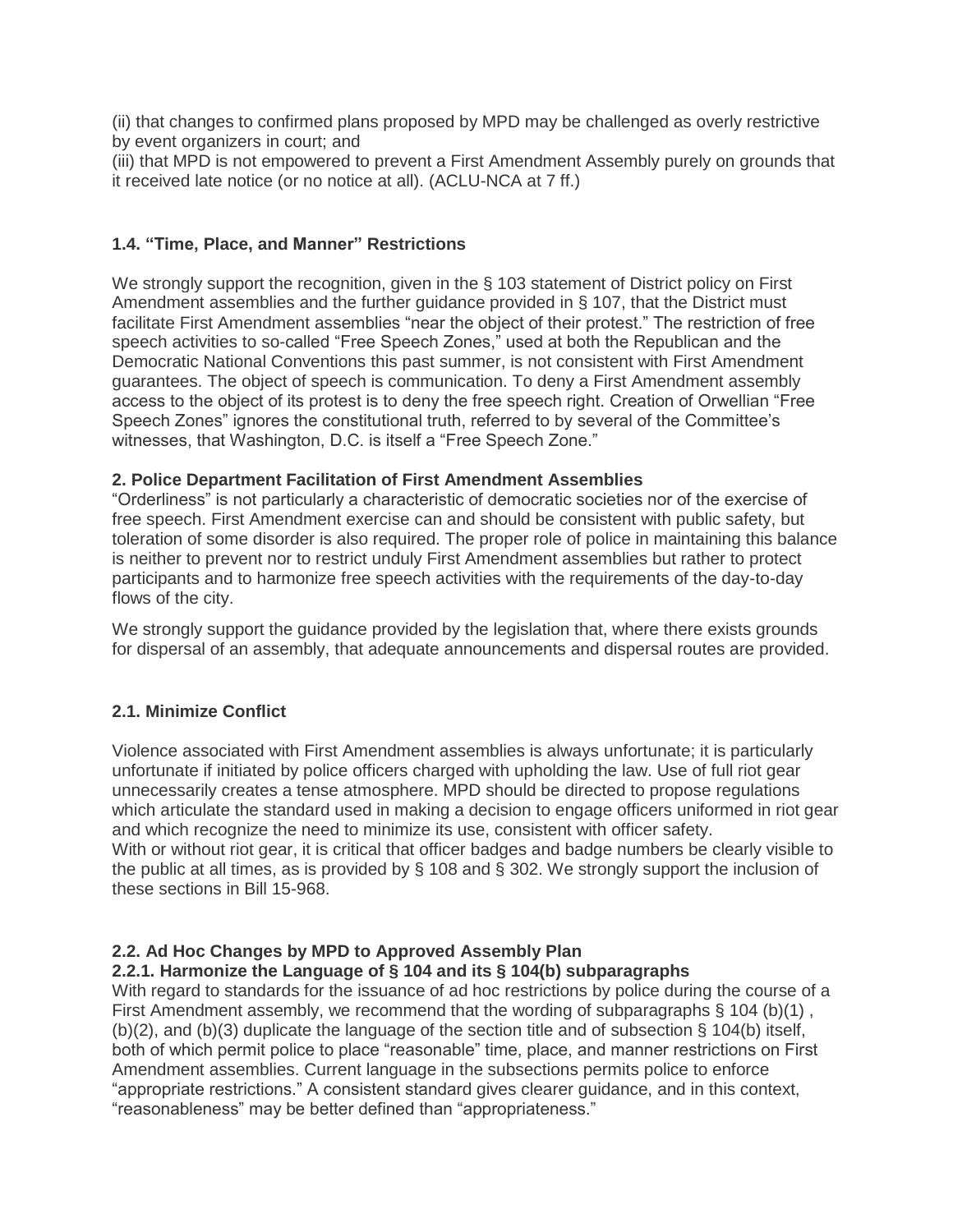# **2.2.2. Preserve Proper Constitutional Standard of § 104(b)(2)(C)**

We strongly support retention of the "imminent likelihood" standard contained in § 104(b)(2)(C). "Imminent likelihood" is the constitutional standard guiding police interaction with First Amendment assemblies. We join the ACLU-NCA in urging that the Committee not accept a lower "substantial probability" standard which both falls short of constitutional requirements and fails to provide adequate guidance to police. (ACLU-NCA at 13 ff.)

# **2.2.3. Delete § 104(b)(2)(B) as Superfluous**

Section 104(b)(2)(B) as currently worded creates a loophole which undercuts the protections which the rest of § 104 is intended to provide, since it gives police a free hand in responding to events "not anticipated at the time" of permit issuance. The subsection appears to be superfluous: we would ask the Committee to consider whether there are any contingencies which are not already addressed under the

§ 104(b)(2)(A) (covering ad hoc restrictions necessary "to implement the substance and intent of the permit conditions" which would, for example, address the hypothetical situation of a broken water main requiring diversion of a parade route) or  $\S$  104(b)(2)(C), addressing "imminent likelihood" of violence.

If the subsection must be retained, we would join the ACLU-NCA in urging language which limits police discretion to actions "that were not caused by the permit-holder, counter-demonstrators, or the police" (ACLU-NCA at 12 ff) and propose a further limitation directing that police have discretion to impose restrictions only in cases of "imminent likelihood" of danger to the public safety.

# **3. Arrests and Conditions of Detention**

The guidance provided by Sections 108 through 112 of the legislation is of special importance in light of alleged MPD misconduct, most recently in the handling of First Amendment assemblies in April 2000 and September 2002. The charges, which include police entrapment of citizens, false arrest, false imprisonment, unreasonable use of physical restraints, unreasonable length of detention and failure to give accurate or timely information concerning release options, are troubling. These charges demonstrate the urgent need for the clear statement of District policy and procedures concerning arrests and detention in connection with the exercise of Free Speech rights which Bill 15-968 provides.

Persons exercising their free speech rights in the Nation's Capital should, at a minimum, be able to assume that they will not be arrested without cause, will not be confronted by police officers who hide their badges or refuse to state their badge numbers, will not be detained for unconscionable periods of time, nor given false or inaccurate information with regard to release, nor be subjected to physical restraints the only purpose of which is to inflict humiliation or physical pain.

# **3.1. Police May Arrest Only Law-Breakers; Arrests Must be Documented**

Allegations concerning MPD conduct during the 2000 and 2002 demonstrations suggest that it is necessary to reiterate that police officers may arrest only those persons reasonably suspected of breaking the law and may not arrest persons simply because they are participating in a First Amendment assembly. The procedures and requirements specified in § 106(b) (permitting arrest of "specific noncompliant persons" and § 106(c) (permitting arrest of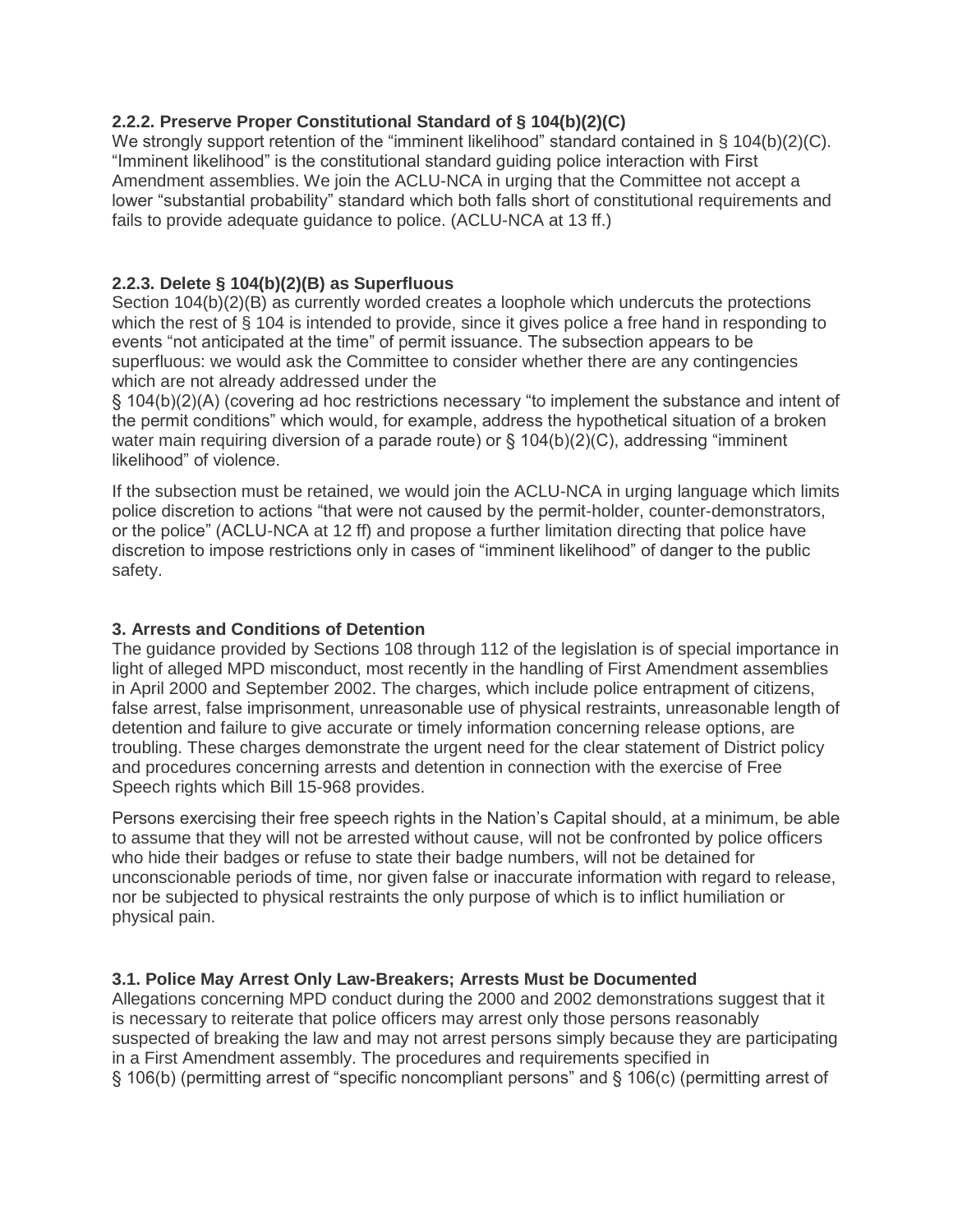"persons engaged in [unlawful] conduct) and in § 109 (requiring documentation of arrests) provide adequate protection from overreaching of police authority.

We join the ACLU-NCA in recommending that § 111 be amended to ensure prompt release of persons whose arrest is not documented as provided in § 109, believing this will serve as an appropriate incentive to limit improper arrests and to provide adequate documentation of arrests of persons reasonably believed to have broken the law. (ACLU-NCA at 15.)

# **3.2. Use of Restraints**

It is alleged that MPD used wrist-to-ankle restraints to shackle First Amendment demonstrators for periods exceeding 24 hours during the Pershing Park incidents of September 2002. The restraints were not used in response to any disruptiveness on the part of arrestees or any attempts to resist arrest. It is difficult to avoid the inference that any such use of restraints by MPD would have had the sole purpose of inflicting humiliation and physical pain. Litigation concerning MPD behavior in this incident has exposed the District government to liability for significant damages awards.

We support § 110(a)'s prohibition on the use of physical restraints on persons arrested in connection with a First Amendment assembly and strongly oppose any amendment to the section which would allow MPD discretion in this area. The allegations concerning police conduct in September 2002 demonstrate the need for clear guidance in this regard in order to protect First Amendment demonstrators, to guide individual police officers in performance of their duty, and to avert District government liability. We join the ACLU-NCA in supporting additional language which, in the context of First Amendment activity, specifically prohibits the use of wrist-to-ankle restraints and any other restraint which "forces the person to remain in a physically painful position." (ACLU-NCA at 16.)

# **3.4. Length of Detention**

Extended detention is unlawful. Police may not use extended detention to "punish" First Amendment demonstrators. Extended detention may not be used to prevent arrestees' exercise of Free Speech rights in demonstrations occurring contemporaneously, or to chill their exercise of First Amendment rights in the future. We strongly support the direction to police concerning the provision of accurate and timely information on release options given in §§ 111, 112, and 301. We support the ACLU-NCA's proposed amendment of § 301 limiting the District's future use of an arrestee's decision to make use of post and forfeiture. (ACLU-NCA at 18.)

# **4. Police Inquiries and Investigations Involving the First Amendment**

Title II of Bill 15-968 attempts the difficult task of providing proper guidance to police action with regard to First Amendment activities which may be intertwined with criminal behavior. Title II appears to rest on the assumption that persons exercising First Amendment rights will regularly be involved simultaneously in preparing or engaging in criminal conduct. Because we believe this assumption should be vigorously questioned, we urge the Committee to limit carefully the authority and discretion provided by Title II to MPD.

# **4.1. Define the "Criminal Activity" Intended to be Reached under Title II**

Title II applies solely to conduct connected with exercise of First Amendment rights. It does not affect other police investigations. Given this context, we support the ACLU-NCA recommendation that the legislation more closely define, whether in § 201 itself or in the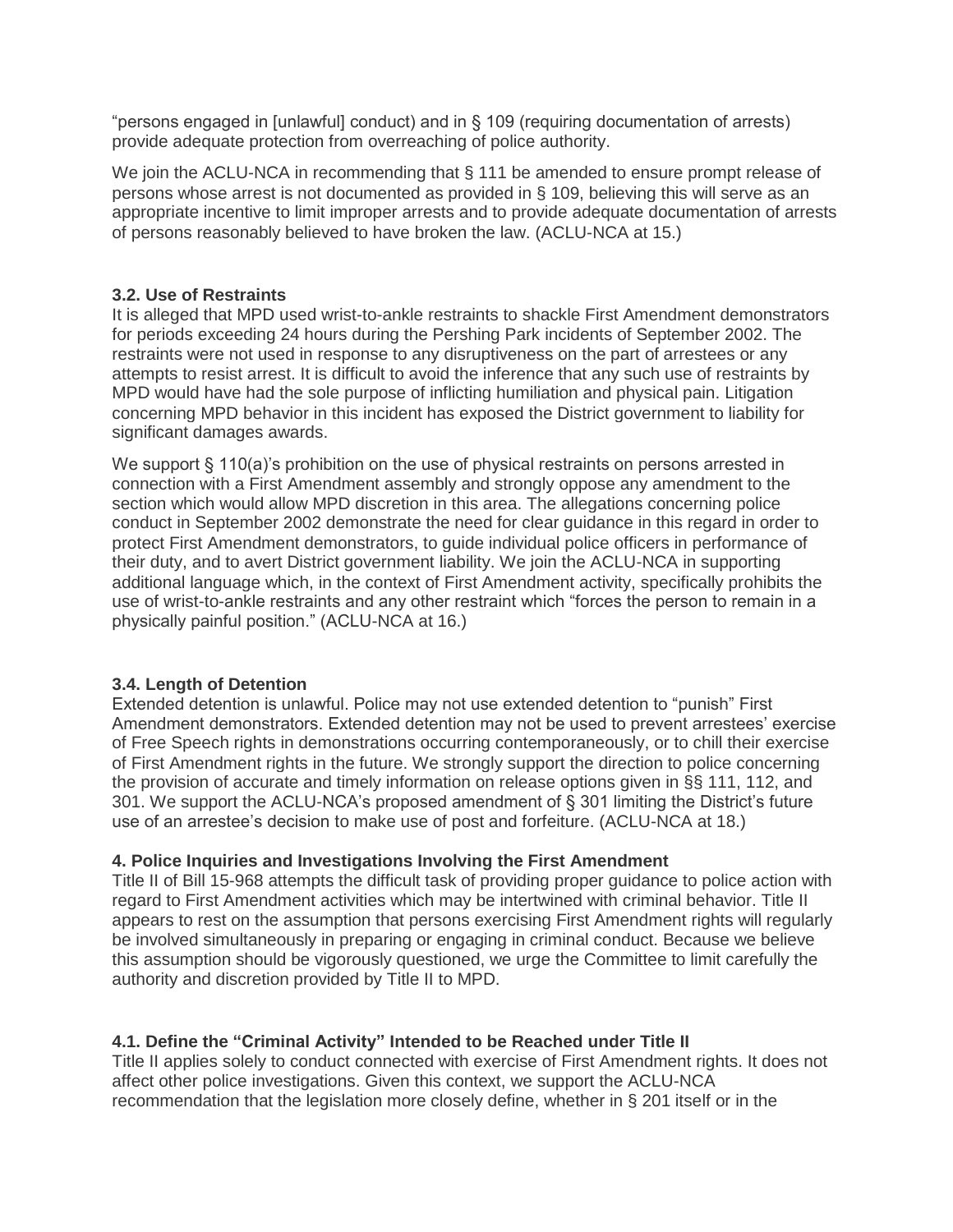Committee report, the types of "criminal activity" which MPD may use to justify inquiries or investigations connected with First Amendment activities. (ACLU-NCA at 19.)

#### **4.2. Require Court Authorization of Inquiries and Investigations; of Inquiry and Investigation Extensions; and of the Use of § 204(d)(3) and § 204(d)(4) Techniques**

Introduction of Bill 15-968 has been prompted in part by recognition that MPD may misuse its authority in handling First Amendment-related activities. We recommend that, for the protection of persons engaged in exercise of First Amendment rights in the Nation's Capital, but also to provide a level of guidance and protection to decision-makers within MPD itself, District courts be engaged in decisions to initiate MPD surveillance of First Amendment-related activities and in decisions concerning the means by which such surveillance is to be accomplished.

Requiring officers within MPD to both request and to make decisions whether to authorize First Amendment-related inquiries and investigations unreasonably asks MPD to act as both prosecutor and judge in these matters. These questions should be addressed to District courts, which have expertise on the issue of constitutional protections. Requests for authorization to initiate § 204(c) preliminary inquiries or § 204(b) investigations should be addressed to the court. Likewise, requests for authorization to extend preliminary inquiries under § 204(c)(3) or to extend investigations under § 204(b)(3) or to authorize use of the more intrusive surveillance techniques covered by §§ 204(d)(3) and (d)(4) should be made to the court, which can provide the necessary constitutional scrutiny.

## **4.3. Period and Extensions of Inquiries or Investigations**

In order to prevent the inquiry and investigation procedures set forth in Title II from being used as a basis for "permanent" inquiries and investigations of persons or groups engaged in First Amendment activities, we recommend reduction of the period authorized in § 204(c)(3) for inquiries from 60 to 30 days, and of the period authorized in §204(b)(3) for investigations from 120 to 60 days.

If the Committee chooses not to require court authorization of MPD surveillance of activities connected with exercise of First Amendment rights, we further recommend that the number of extensions of inquiries or investigations be limited to one, with any further extensions requiring court approval.

# **4.4. Authorization of "Emergency" Investigations**

Bill 15-968 currently provides MPD the authority to initiate investigations, on an emergency basis, without prior authorization. We recommend that the language of § 204(b)(4) be altered to require written approval and authorization of such "emergency" investigations within 24 hours of their initiation. As currently written, the subsection allows MPD personnel five days to obtain the necessary approval. We believe this timetable is unnecessarily generous. In effect, it would permit MPD to engage in unauthorized investigations of up to five days' duration.

# **4.5. Prohibited Surveillance Techniques**

Section 204(d)(6) explicitly prohibits MPD personnel who are engaged in authorized inquiries or investigations from engaging in certain forms of surveillance. We recommend that §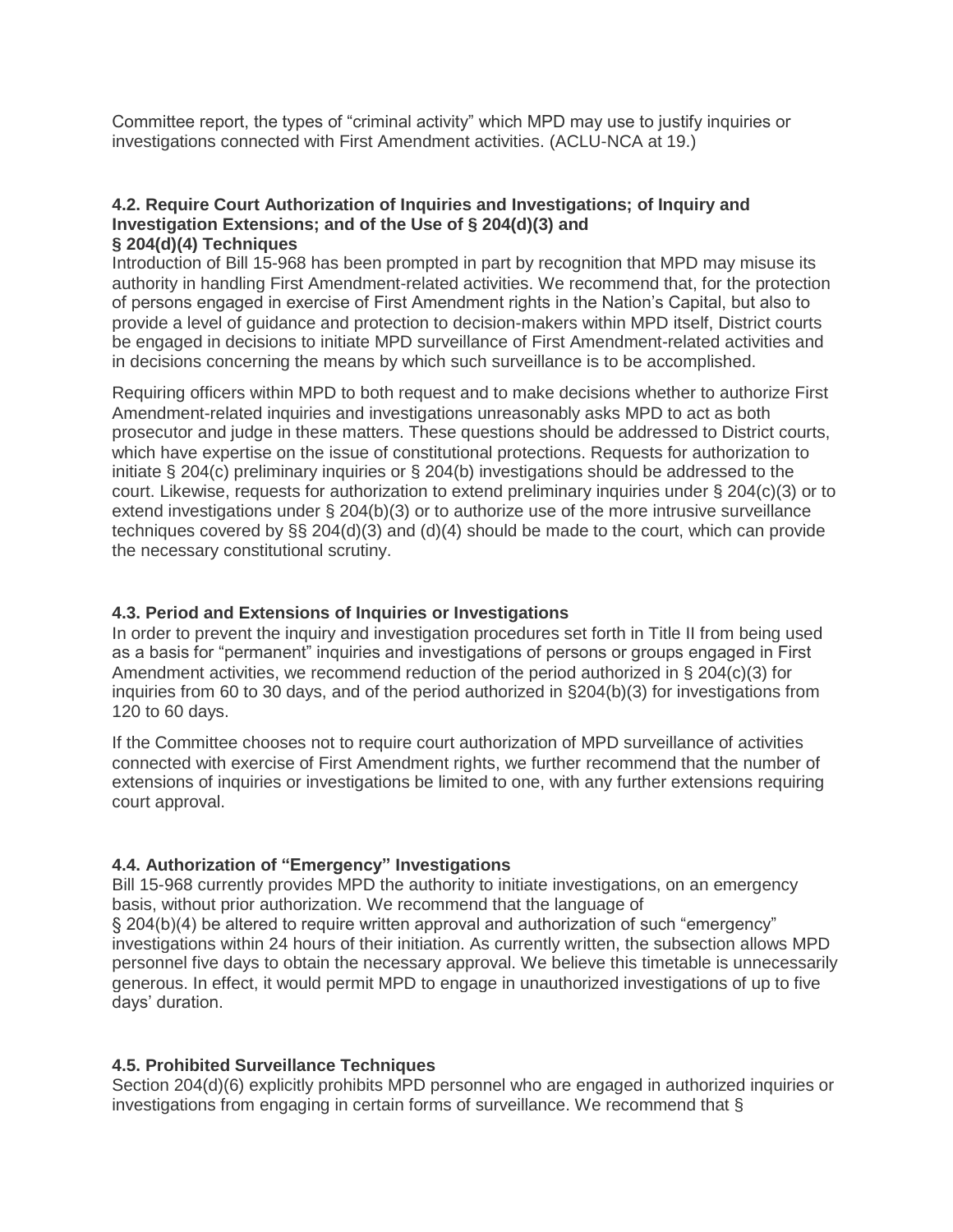204(d)(6)(G), regarding surveillance of persons not the targets of an authorized inquiry or investigation, be amended to require that any such surveillance be explicitly described and authorization specifically requested in MPD's request for authorization of the underlying inquiry or investigation, and that it be expressly approved. Without this amendment, the section would operate to permit unauthorized surveillance of persons engaged in First Amendment activity as to whom there is no "reasonable suspicion" of criminal activity. The final clause of § 204(d)(6)(G), permitting such surveillance if the information collected "would itself justify an investigation or preliminary inquiry" should be deleted: if it is reasonable to believe that the information to be collected would justify an inquiry or investigation then, clearly, MPD must follow the procedures for obtaining authorization for such inquiry or investigation set forth in § 204.

## We recommend that a subparagraph (H) be added to

§ 204(d)(6) to require MPD officials attending meetings or events in their official capacity to identify themselves as such, whether by the wearing of police uniform or otherwise. Although § 206 specifically requires that police "undercover" activities must be expressly authorized as provided in § 204, we believe that this added emphasis, making clear that MPD is prohibited from engaging in "domestic spying" is necessary to prevent chilling of the exercise of First Amendment rights.

# **4.6. Frequency of Inquiry and Investigation Reviews**

We ask that the Committee reconsider whether the requirement that MPD review inquiry and investigation authorizations every 90 days is of adequate frequency, given the absence of other devices for monitoring these surveillance activities. Surveillance of activities connected with exercise of First Amendment rights should be rare; it is reasonable to direct MPD to review and report on its activities in this area once every 30 days.

# **5. Private Right of Action**

We join with the ACLU-NCA and others in strongly urging the Committee to add a new § 305 to Bill 15-968 creating a private right of action for enforcement of the rights and protections provided by this legislation. (ACLU-NCA at 22 ff.)

#### **6. Council Review of Regulations under this Act**

We join with the ACLU-NCA and others in strongly urging the Committee to amend Bill 15-968 so as to require that regulations drafted by MPD to implement the requirements of this Act be submitted to Council for approval or modification. (ACLU-NCA at 25 ff.)

The D.C. Affairs Section of the D.C. Bar again thanks the Committee for its important service in forwarding Bill 15-968. Our Section frequently comments on District legislation and we often have good reason to express our appreciation for the insights and the hard work of both Councilmembers and staff which go into these bills. Even so, Bill 15-968 represents a special case, and requires our special recognition of the efforts of this Committee. Rights are more often lost by stealth than cataclysm; the work of this Committee has created an important bulwark against further leaching away of First Amendment rights in the District of Columbia.

The D.C. Affairs Section stands ready to assist in any way you may direct in further work on Bill 15-968, the "First Amendment Rights and Police Standards Act of 2004."